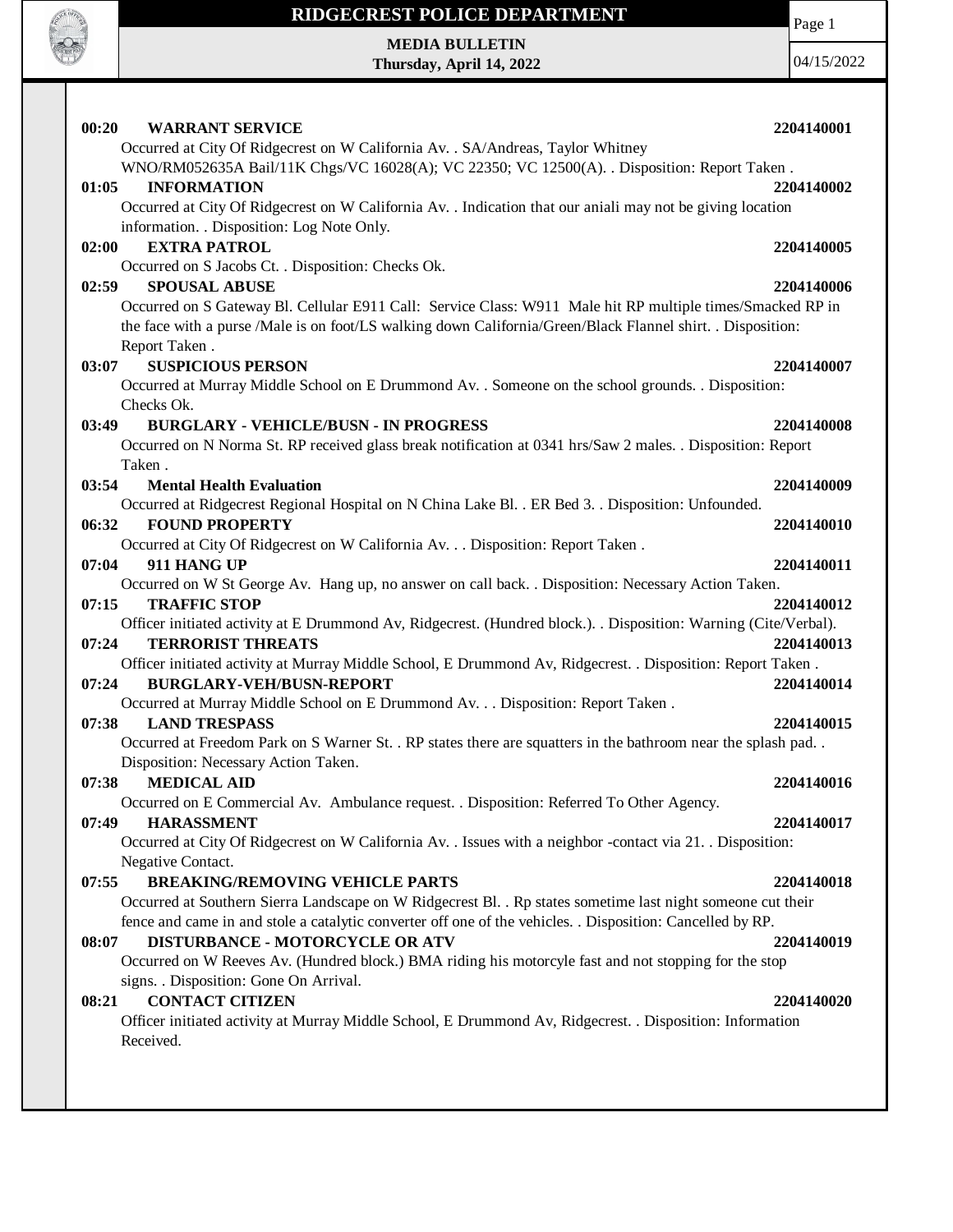

**MEDIA BULLETIN Thursday, April 14, 2022**

04/15/2022

Page 2

| 08:36<br>911 WIRELESS CALL                                                                                      | 2204140021 |
|-----------------------------------------------------------------------------------------------------------------|------------|
| Occurred at City Of Ridgecrest on W California Av. . Talking heard in background, on call back the RP stated    |            |
| that it was an accidental dial. . Disposition: Necessary Action Taken.                                          |            |
| <b>BREAKING/REMOVING VEHICLE PARTS</b><br>08:44                                                                 | 2204140022 |
| Occurred at High Desert True Value on W Ridgecrest Bl. . At least 2 Uhaul trucks had the catalytic converters   |            |
| stolen sometime last night. . Disposition: Report Taken.                                                        |            |
| <b>FOUND PROPERTY</b><br>08:45                                                                                  | 2204140023 |
| Occurred at S Downs St/W Bowman Rd. RP FOUND A SET OF KEYS ON A LANYARD. . Disposition: Report                  |            |
| Taken.                                                                                                          |            |
| 08:49<br><b>MEDICAL AID</b>                                                                                     | 2204140024 |
| Occurred on S Farragut St. Service Class: VOIP Ambulance request. . Disposition: Referred To Other Agency.      |            |
| <b>FOUND NARCOTICS</b><br>08:50                                                                                 | 2204140025 |
| Officer initiated activity at James Monroe Middle School, W Church Av, Ridgecrest. . Disposition: Report        |            |
| Taken.                                                                                                          |            |
| 09:24<br><b>CONTACT CITIZEN</b>                                                                                 | 2204140026 |
| Occurred on W Panamint Av. CALL RP/would like to speak to the WC. . Disposition: Information Received.          |            |
| 911 FOLLOW UP<br>09:25                                                                                          | 2204140027 |
| Occurred at Department Of Human Services on E Ridgecrest Bl. . 911 Hang Up. . Disposition: Checks Ok.           |            |
| POSITIVE CITIZEN CONTACT<br>09:45                                                                               | 2204140028 |
| Officer initiated activity at Richmond Elementary School, E Rowe St, Ridgecrest. Positive Community Outreach    |            |
| for Children - saying hello and giving out stickers. . Disposition: Necessary Action Taken.                     |            |
| <b>OPEN DOOR/GATE</b><br>10:00                                                                                  | 2204140029 |
| Occurred at S Downs St/W Ridgecrest Bl. Rp states the gate on the south side of the fence close to the ball     |            |
| fields is wide open/rp does not see anyone inside or around the facility and the chain that holds the gate      |            |
| closed is gone. . Disposition: Checks Ok.                                                                       |            |
| 10:12<br><b>CONTACT CITIZEN</b>                                                                                 | 2204140030 |
| Officer initiated activity at Burroughs High School, E French Av, Ridgecrest. . Disposition: Information        |            |
| Provided.                                                                                                       |            |
| <b>DISTURBANCE - MUSIC</b><br>10:18                                                                             | 2204140031 |
| Occurred at Sands Mobile Home Park on W Ridgecrest Bl. . Blue truck with really loud music on going problem     |            |
| with this person -RP states she confronted the driver and he flipped her off. . Disposition: Duplicate Call     |            |
| Entered.                                                                                                        |            |
| 10:25<br><b>RECKLESS VEHICLE</b>                                                                                | 2204140032 |
| Occurred at Sands Mobile Home Park on W Ridgecrest Bl. . Blue nissan currently at dennys was driving            |            |
| recklessly - flipped the RP off. . Disposition: Unable To Locate.                                               |            |
| <b>RUNAWAY/OUT OF CONTROL JUVENILE</b><br>10:36                                                                 | 2204140033 |
| Occurred on N Oasis Dr. . Disposition: Counselled.                                                              |            |
| <b>DISTURBANCE - NEIGHBORS</b><br>10:44                                                                         | 2204140034 |
| Occurred at Sands Mobile Home Park on W Ridgecrest Bl. . RP states he is having issues with Katherine           |            |
| Coates. . Disposition: Counselled.                                                                              |            |
| <b>FOUND PROPERTY</b><br>10:50                                                                                  | 2204140035 |
| Occurred at Freedom Park on S Warner St. Disposition: Report Taken .                                            |            |
| POSITIVE CITIZEN CONTACT<br>10:59                                                                               | 2204140036 |
| Officer initiated activity at Burroughs High School, E French Av, Ridgecrest. Giving high fives and handing out |            |
| stickers while smiling. . Disposition: Necessary Action Taken.                                                  |            |
| <b>FOOT PATROL</b><br>11:00                                                                                     | 2204140037 |
| Officer initiated activity at Burroughs High School, E French Av, Ridgecrest. Foot patrol for vandalism and HS  |            |
| activity in bathrooms. . Disposition: Checks Ok.                                                                |            |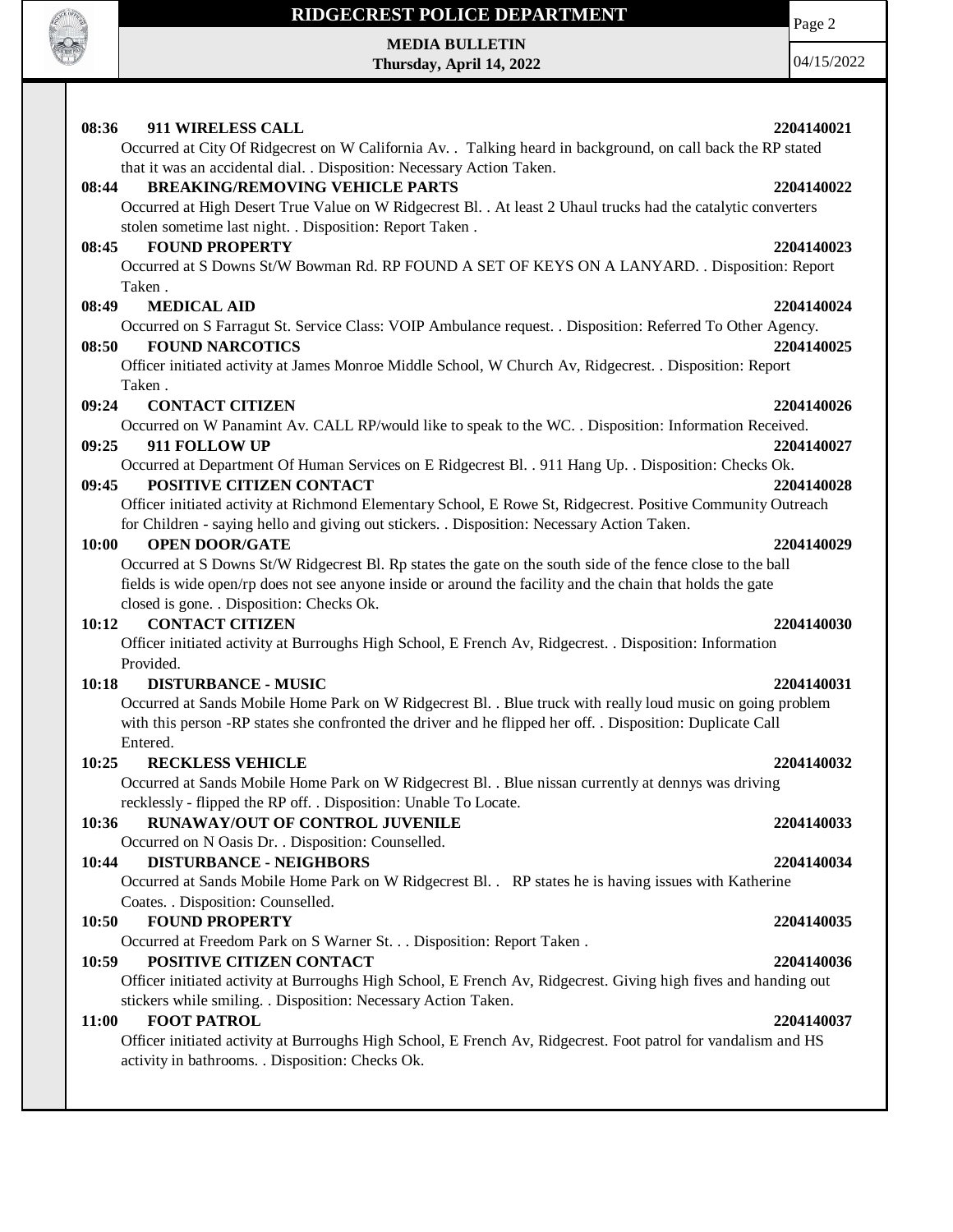

**MEDIA BULLETIN Thursday, April 14, 2022** Page 3

04/15/2022

| 11:02<br><b>WARRANT ARREST</b>                                                                                                                                                                     | 2204140038 |
|----------------------------------------------------------------------------------------------------------------------------------------------------------------------------------------------------|------------|
| Occurred at City Of Ridgecrest on W California Av. . Rp in the lobby looking to get cited out<br>SA/Portillo, Katy Johnana 06/27/1990 WNO/RM055906A Bail/1k Chg/12500(a) VC Cited and released. .  |            |
| Disposition: Arrest Made.<br><b>CONTACT CITIZEN</b><br>11:06                                                                                                                                       | 2204140039 |
| Occurred at City Of Ridgecrest on W California Av. . RP is here for the WC. . Disposition: Information<br>Provided.                                                                                |            |
| <b>CONTACT CITIZEN</b><br>11:07                                                                                                                                                                    | 2204140040 |
| Occurred at City Of Ridgecrest on W California Av. . CALL RP//would like to talk to P8 about keys. .                                                                                               |            |
| Disposition: Necessary Action Taken.                                                                                                                                                               |            |
| <b>BATTERY REPORT</b><br>11:09                                                                                                                                                                     | 2204140041 |
| Occurred at Ridgecrest Regional Hospital on N China Lake Bl. . Victim in the lobby in the hospital at the the<br>moment. . Disposition: Information Received.                                      |            |
| <b>CONTACT CITIZEN</b><br>11:23                                                                                                                                                                    | 2204140042 |
| Occurred at City Of Ridgecrest on W California Av. . RP in the lobby-states someone took her veh without her<br>knowing and found it down the street damaged. . Disposition: Information Provided. |            |
| <b>TERRORIST THREATS</b><br>11:34                                                                                                                                                                  | 2204140043 |
| Officer initiated activity at James Monroe Middle School, W Church Av, Ridgecrest. . Disposition: Report                                                                                           |            |
| Taken.                                                                                                                                                                                             |            |
| 911 WIRELESS CALL<br>11:47                                                                                                                                                                         | 2204140044 |
| Occurred at City Of Ridgecrest on W California Av. . Female stated accidental dial. . Disposition: Necessary                                                                                       |            |
| Action Taken.                                                                                                                                                                                      |            |
| PEDESTRIAN CHECK<br>11:50                                                                                                                                                                          | 2204140045 |
| Officer initiated activity at Taco Bell, N China Lake Bl, Ridgecrest. . Disposition: Necessary Action Taken.                                                                                       |            |
| <b>MEDICAL AID</b><br>12:28                                                                                                                                                                        | 2204140046 |
| Occurred on S Sims St. Ambulance request. . Disposition: Referred To Other Agency.                                                                                                                 |            |
| 12:39<br><b>CONTACT CITIZEN</b>                                                                                                                                                                    | 2204140047 |
| Occurred on W St George Av. . Disposition: Information Provided.                                                                                                                                   |            |
| 12:40<br>RUNAWAY/OUT OF CONTROL JUVENILE                                                                                                                                                           | 2204140048 |
| Officer initiated activity at Pierce Elementary School, N Gold Canyon Dr, Ridgecrest. . Disposition: Necessary                                                                                     |            |
| Action Taken.                                                                                                                                                                                      |            |
| <b>CONTACT CITIZEN</b><br>12:43<br>Occurred at City Of Ridgecrest on W California Av. . CALL RP/requesting call from P8. . Disposition:                                                            | 2204140049 |
| Information Provided.                                                                                                                                                                              |            |
| 13:05 WELFARE CHECK                                                                                                                                                                                | 2204140050 |
| Occurred on N Gold Canyon Dr. Rp would like a welfare on child concerned over the well being of the child.                                                                                         |            |
| Please call back with the disposition. . Disposition: Negative Contact.                                                                                                                            |            |
| 13:06<br><b>FOLLOW UP</b>                                                                                                                                                                          | 2204140051 |
| Officer initiated activity at Sierra Sands School District Office, W Felspar Av, Ridgecrest. F/U on 460 from                                                                                       |            |
| earlier. . Disposition: Follow Up Completed.                                                                                                                                                       |            |
| 13:16<br><b>SUSPICIOUS CIRCUMSTANCES</b>                                                                                                                                                           | 2204140052 |
| Occurred at City Of Ridgecrest on W California Av. . Rp in lobby would like to speak with an officer. .                                                                                            |            |
| Disposition: Information Received.                                                                                                                                                                 |            |
| <b>FOLLOW UP</b><br>13:18                                                                                                                                                                          | 2204140053 |
| Officer initiated activity at Murray Middle School, E Drummond Av, Ridgecrest. F/U on 601 from earlier. .                                                                                          |            |
| Disposition: Follow Up Completed.                                                                                                                                                                  |            |
| <b>FRAUDULENT REPORT</b><br>13:22                                                                                                                                                                  | 2204140054 |
| Occurred on W Mamie Av. RP would like to file a report via 21. . Disposition: Information Received.                                                                                                |            |
|                                                                                                                                                                                                    |            |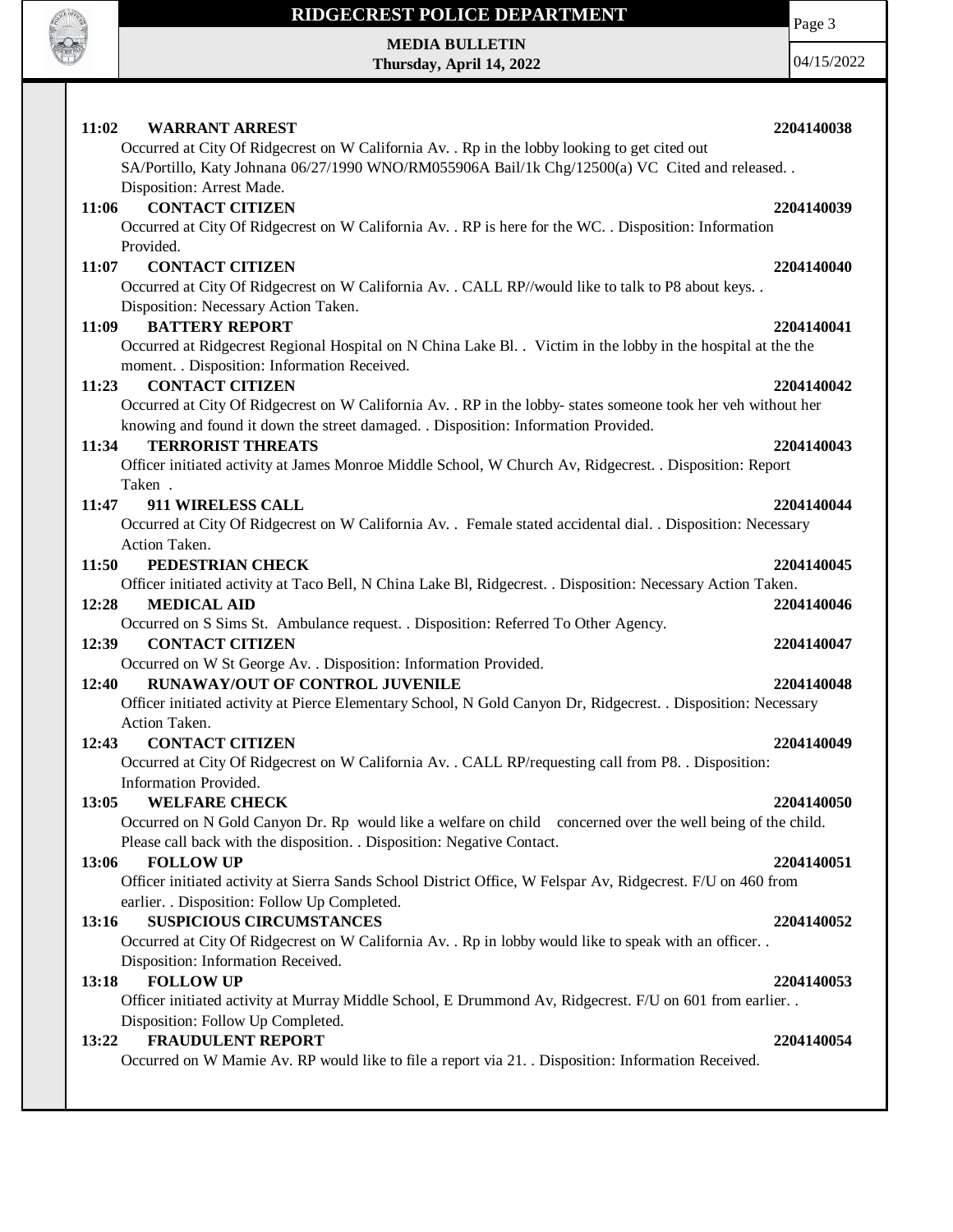

Page 4

**MEDIA BULLETIN Thursday, April 14, 2022**

04/15/2022

| 13:53 | 911 WIRELESS CALL                                                                                                                | 2204140055 |
|-------|----------------------------------------------------------------------------------------------------------------------------------|------------|
|       | Occurred at City Of Ridgecrest on W California Av. . Male advised misdial. . Disposition: Necessary Action                       |            |
|       | Taken.                                                                                                                           |            |
| 14:02 | <b>ACO CALL</b>                                                                                                                  | 2204140056 |
|       | Occurred on N Meadowview Ln. Female subject that lives at the address walks her 3 dogs everyday and 2                            |            |
|       | days in a row they got loose from the owner and went after the rp/rps dog was also attacked by the dogs/rp                       |            |
|       | would like ACO to contact the owner. . Disposition: Necessary Action Taken.                                                      |            |
| 14:13 | <b>TRAFFIC DETAIL</b>                                                                                                            | 2204140057 |
|       | Officer initiated activity at E Drummond Av, Ridgecrest. (Hundred block.). . Disposition: Necessary Action                       |            |
|       | Taken.                                                                                                                           |            |
| 14:18 | <b>TRAFFIC STOP</b>                                                                                                              | 2204140058 |
|       | Officer initiated activity at E Drummond Av/N China Lake Bl, Ridgecrest. . Disposition: Warning (Cite/Verbal).                   |            |
| 14:25 | <b>MEDICAL AID</b>                                                                                                               | 2204140059 |
|       | Occurred at Speedway Express on S China Lake Bl. . Service Class: RESD Ambulance request. . Disposition:                         |            |
|       | Referred To Other Agency.                                                                                                        |            |
| 14:26 | <b>TRAFFIC STOP</b>                                                                                                              | 2204140060 |
|       | Officer initiated activity at E Drummond Av, Ridgecrest. (Hundred block.). . Disposition: Warning (Cite/Verbal).                 |            |
| 14:36 | <b>TRAFFIC STOP</b>                                                                                                              | 2204140061 |
|       | Officer initiated activity at Little Caesar's, N China Lake Bl, Ridgecrest. . Disposition: Citation.                             |            |
| 14:48 | <b>TRAFFIC STOP</b>                                                                                                              | 2204140062 |
|       | Officer initiated activity at E Drummond Av, Ridgecrest. (Hundred block.). . Disposition: Citation.                              |            |
| 14:49 | <b>INFORMATION</b>                                                                                                               | 2204140063 |
|       | Officer initiated activity at City Of Ridgecrest, W California Av, Ridgecrest. . Disposition: Report Taken.                      |            |
| 15:00 | <b>TRAFFIC STOP</b>                                                                                                              | 2204140064 |
|       | Officer initiated activity at Mesquite High School, W Drummond Av, Ridgecrest. . Disposition: Warning                            |            |
|       | (Cite/Verbal).                                                                                                                   |            |
| 15:19 | <b>SUBPOENA SERVICE</b>                                                                                                          | 2204140065 |
|       | Officer initiated activity at E California Av, Ridgecrest. . Disposition: Necessary Action Taken.                                |            |
| 15:28 | <b>SUBPOENA SERVICE</b>                                                                                                          | 2204140066 |
|       | Officer initiated activity at E Commercial Av, Ridgecrest. . Disposition: Necessary Action Taken.                                |            |
| 15:41 | <b>TRAFFIC STOP</b>                                                                                                              | 2204140067 |
| 15:47 | Officer initiated activity at E Ridgecrest Bl, Ridgecrest. (Hundred block.). . Disposition: Citation.<br><b>SUBPOENA SERVICE</b> | 2204140068 |
|       | Officer initiated activity at S Norma St, Ridgecrest. . Disposition: Negative Contact.                                           |            |
| 15:55 | <b>EXTRA PATROL</b>                                                                                                              | 2204140069 |
|       | Officer initiated activity at Skate Park, E French Av, Ridgecrest. . Disposition: Checks Ok.                                     |            |
| 16:04 | <b>THEFT</b>                                                                                                                     | 2204140070 |
|       | Occurred on W Mavis Ct. RP states his ex wife got into an account after the divorce and took the money out                       |            |
|       | and closed the account. . Disposition: Report Taken .                                                                            |            |
| 16:45 | <b>ILLEGAL DUMPING</b>                                                                                                           | 2204140071 |
|       | Occurred on E Commercial Av. Rp states there is a large amount of trash and junk that is accumulated in the                      |            |
|       | vacant lot to the west of his residence. . Disposition: Cancelled by RP.                                                         |            |
| 16:49 | <b>WARRANT ARREST</b>                                                                                                            | 2204140072 |
|       | Officer initiated activity at W Ridgecrest Bl, Ridgecrest. (Hundred block.) SA/Walker, Nicolas Bradford                          |            |
|       | 04/21/1998 WNO/RM055298A Bail/2500 Chg/ 11377(a) HS                                                                              |            |
|       | Cited and released. . Disposition: Arrest Made.                                                                                  |            |
|       |                                                                                                                                  |            |
|       |                                                                                                                                  |            |
|       |                                                                                                                                  |            |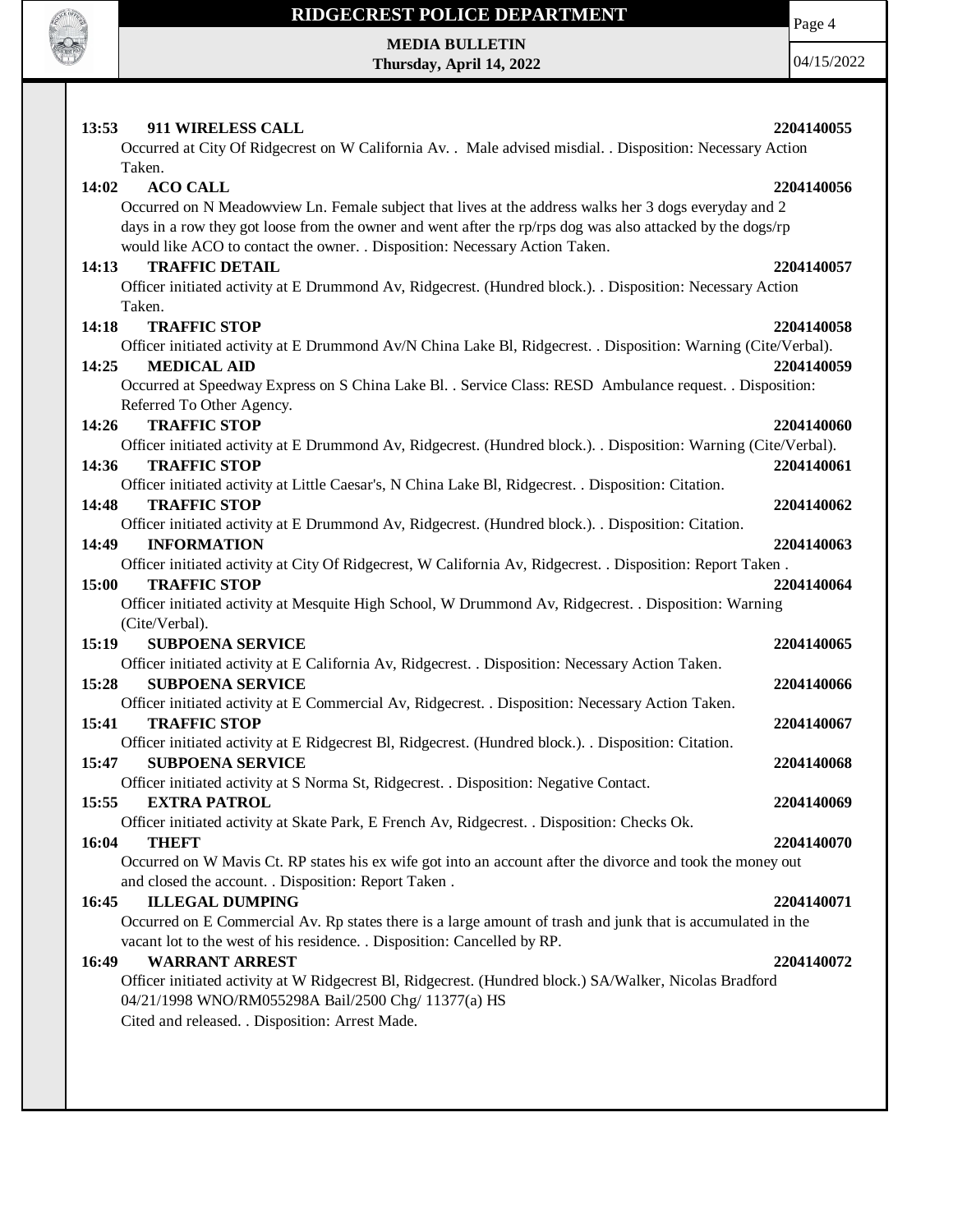

**MEDIA BULLETIN Thursday, April 14, 2022**

04/15/2022

Page 5

| 16:50<br><b>VANDALISM REPORT</b>                                                                                     | 2204140073 |
|----------------------------------------------------------------------------------------------------------------------|------------|
| Occurred on S Holly Canyon Dr. Rp in the lobby -states she noticed her vehicle had rear end damage to it this        |            |
| morning, unsure if its TC related or 594 related. . Disposition: Information Provided.                               |            |
| <b>CONTACT CITIZEN</b><br>16:52                                                                                      | 2204140074 |
| Occurred on W Upjohn Av. Rp would like an officer to contact them via 21. Disposition: Information                   |            |
| Provided.                                                                                                            |            |
| 16:59<br><b>INFORMATION RECEIVED</b>                                                                                 | 2204140075 |
| Occurred at City Of Ridgecrest on W California Av. . Company wanted to make us aware that there is a silver          |            |
| vehicle that follows one of his drivers around and is believed to be a "porch pirate"/happens almost every day.      |            |
| . Disposition: Information Received.                                                                                 |            |
| <b>INFORMATION</b><br>17:53                                                                                          | 2204140076 |
| Occurred at City Of Ridgecrest on W California Av. . Cellular E911 Call: Service Class: WPH2 Female is               |            |
| harassing RP and RPs friend. . Disposition: Log Note Only.                                                           |            |
| 911 WIRELESS CALL<br>17:53                                                                                           | 2204140077 |
| Occurred at City Of Ridgecrest on W California Av. . Service Class: CNTX Accidental Dial. . Disposition: Log         |            |
| Note Only.                                                                                                           |            |
| 17:55<br><b>BURGLARY ALARM</b>                                                                                       | 2204140078 |
| Occurred at Alta One Federal Credit Union on S China Lake Bl. . Commercial. . Disposition: False Alarm.              |            |
| <b>TRAFFIC STOP</b><br>18:13                                                                                         | 2204140079 |
| Officer initiated activity at N China Lake Bl, Ridgecrest. (Hundred block.). . Disposition: Citation.                |            |
| <b>UNWANTED SUBJECT</b><br>18:14                                                                                     | 2204140080 |
| Occurred on N Fairview St. Cellular E911 Call: Service Class: WPH2 RP said his brother is forcing his mother         |            |
| to sign a power of attorney but the RPs mother doesn't want to. . Disposition: Peace Kept.<br><b>CONTACT CITIZEN</b> |            |
| 18:30<br>Occurred at City Of Ridgecrest on W California Av. . Contact from P2 via 21. . Disposition: Information     | 2204140081 |
| Provided.                                                                                                            |            |
| <b>INFORMATION</b><br>18:34                                                                                          | 2204140082 |
| Occurred on W Robertson Av. . Disposition: Information Provided.                                                     |            |
| 18:46<br><b>CONTACT CITIZEN</b>                                                                                      | 2204140083 |
| Occurred at City Of Ridgecrest on W California Av. . Contact from WC. . Disposition: Necessary Action Taken.         |            |
| DRIVING ON SUSPENDED LICENSE<br>18:46                                                                                | 2204140084 |
| Officer initiated activity at E Rader Av, Ridgecrest. (Hundred block.)                                               |            |
| SA/Blanton, Glenn Marquee 09/22/1979                                                                                 |            |
| Open Chg/VC 14601.1(A)                                                                                               |            |
| WNO/RM055903A Bail/\$2500.00 Chg/VC 12500(A)                                                                         |            |
| Cited/Rel'd. . Disposition: Arrest Made.                                                                             |            |
| <b>CONTACT CITIZEN</b><br>19:15                                                                                      | 2204140085 |
| Occurred at City Of Ridgecrest on W California Av. . Contact from WC. . Disposition: Information Provided.           |            |
| <b>CONTACT CITIZEN</b><br>19:17                                                                                      | 2204140086 |
| Occurred on W Nancy Av. Contact via 21 from P21. . Disposition: Information Provided.                                |            |
| <b>SUSPICIOUS PERSON</b><br>20:07                                                                                    | 2204140087 |
| Occurred at Rite Aid #5845 on N China Lake Bl. . WMA and WFA outside the back of the store/WMA wearing               |            |
| a baseball cap with a plaid shirt/WFA wearing a flower top. . Disposition: Gone On Arrival.                          |            |
| <b>VERBAL THREATS</b><br>20:15                                                                                       | 2204140088 |
| Occurred on N Sanders St. Cellular E911 Call: Service Class: WPH2 RP said his contractor verbally threatened         |            |
| him. . Disposition: Negative Contact.                                                                                |            |
| 20:34<br>SUPPLEMENTAL REPORT                                                                                         | 2204140089 |
| Occurred on N Norma St. . Disposition: Necessary Action Taken.                                                       |            |